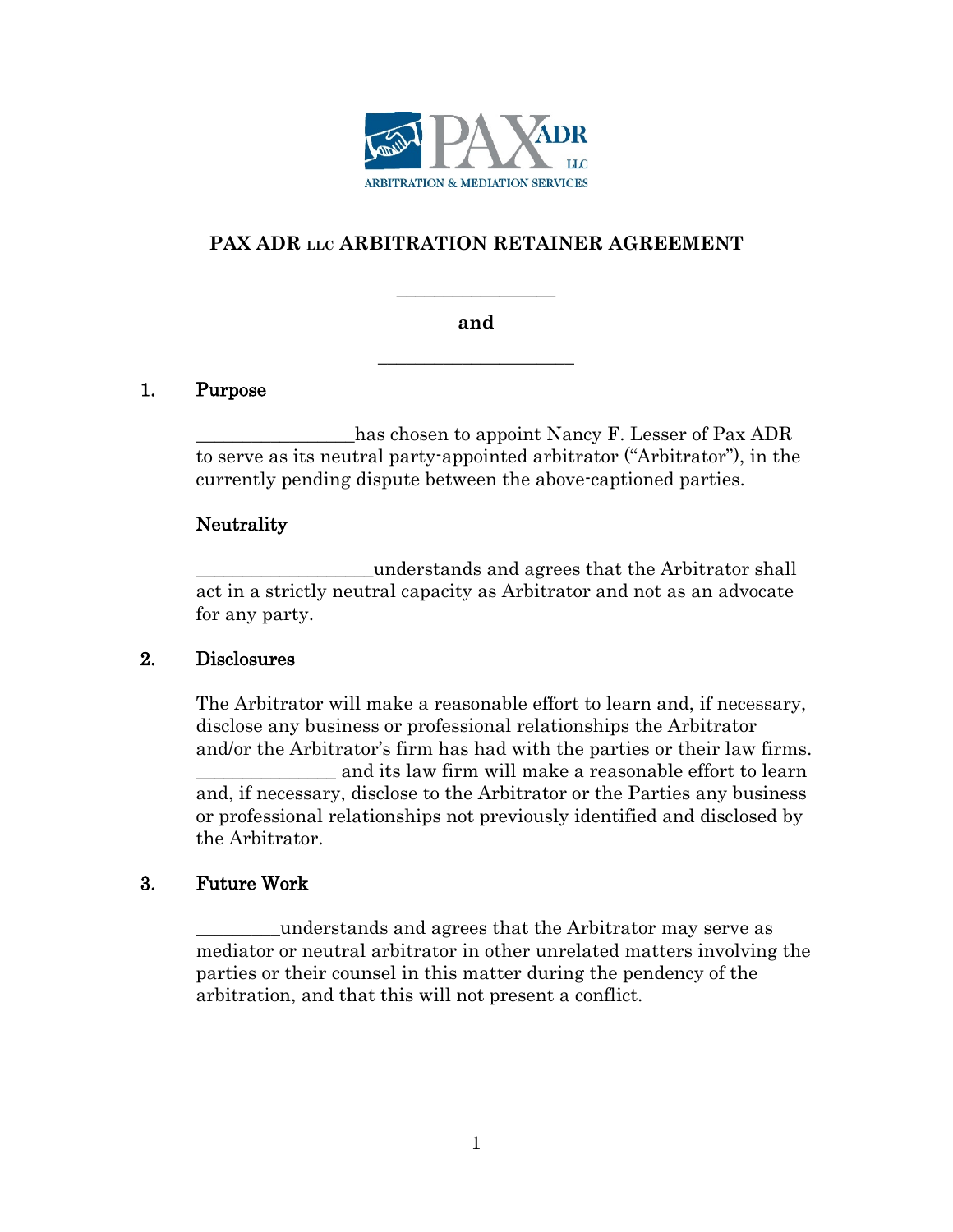#### 5. Fees

Fees for services by the Arbitrator will be determined by the number of hours (or portion) spent on the matter, plus expenses. Case management services are included in the Arbitrator's hourly fee. The Arbitrator will bill on this basis for all time spent on the matter, including initial contacts, electronic communications, telephone and web conferences, travel, review of submissions and other material in preparation for the hearing, hearing, post-hearing deliberations, and preparation of awards. The Arbitrator will charge an hourly rate for services of  $\frac{1}{2}$ , which rate will remain in effect for the duration of the arbitration. The Arbitrator's time is billed in quarter-hour increments.

Expenses, such as conference room and meal charges, long distance telephone, transportation or copying charges, will be billed at cost, which in some cases may be estimated. Invoices will be prepared monthly and are payable within 30 days thereafter. Other personnel, such as paralegals or law clerks, may be utilized to perform certain legal research or other tasks that the Arbitrator would otherwise be required to perform. Such personnel will be billed at lower rates.

### 6. Cancellation Policy

If a scheduled arbitration hearing is cancelled more than 30 days before a session, professional fees are fully refundable, except to the extent Arbitrator preparation or other personnel time has already been incurred. Scheduled arbitration dates cancelled or rescheduled in less than 30 days will incur cancellation charges based upon an eight-hour day for each day reserved unless the time can be scheduled by the Arbitrator for another matter. If an arbitration session is completed in less time than was reserved, the actual time reserved but not used will be billed unless the Arbitrator's time can be scheduled for another matter.

### 7. Advance Payment

agrees to pay an advance amount as estimated and invoiced by the Arbitrator for preliminary fees and expenses. As the matter proceeds, the Arbitrator may invoice for a supplemental advance to cover additional anticipated fees and expenses. \_\_\_\_\_ is responsible for all fees and expenses incurred by the Arbitrator. All advance fees not used will be returned at the conclusion of the Arbitration. The